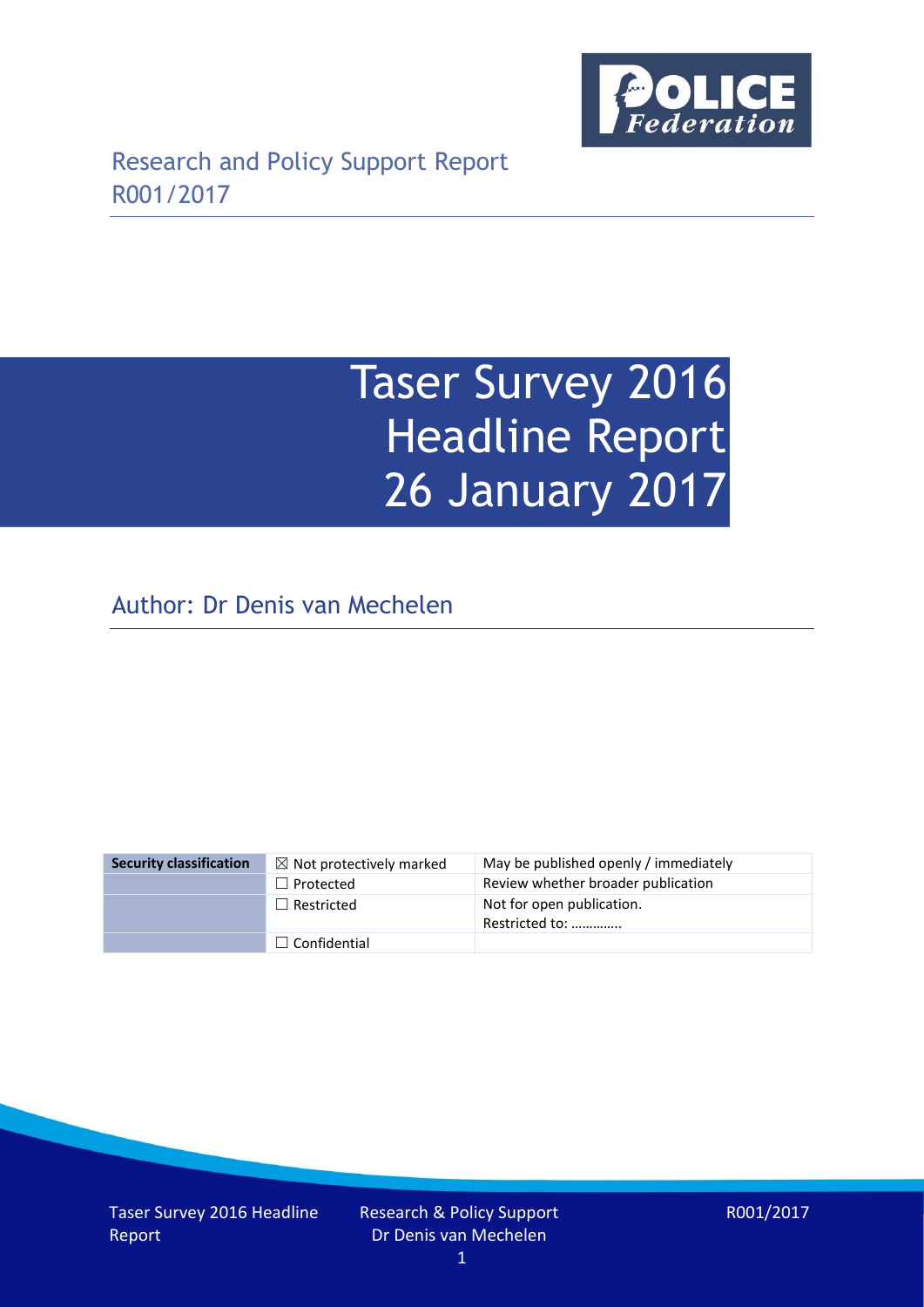## **Summary points**

- **82% of federated rank officers said Taser should be issued to a wider group of front-line officers. In 2014 the figure was 74%.**
- **94% of those officers wanting Taser issued to a wider group of front-line officers said they were more in favour of this now than when Taser was first introduced.**
- **Officers working in inner city locations are most likely to be in favour of issuing Taser to a wider group (85%) whilst those primarily office based (78%) or in rural areas (77%) are least likely to be in favour.**
- **Younger officers under 25 (93%) are more likely to be in favour of issuing Taser to a wider group of front-line officers than older officers 55 or over (73%).**
- **Officers with under 5 years' service are also more likely to be in favour (89%) than those with 15 years or more service (81%), although the gap between the two groups has narrowed since 2014.**
- **Officers in Neighbourhood Policing (86%), Roads Policing (86%), Custody (84%) and Response (82%) are most likely to be in favour of issuing Taser to a wider group of front-line officers.**
- **25% of officers say they are currently trained to carry Taser, and 82% of these officers say they routinely carry it.**
- **66% of officers trained to carry Taser have had to use it, with 65% saying the last time they used it was to avoid danger to themselves.**
- **68% of those using Taser said they did not need to actually fire their Taser.**
- **96% of officers currently trained to carry Taser say it is beneficial in their current role.**

### **2016 findings compared to 2014**

- The Taser survey was sent to all federated rank officers on the 1<sup>st</sup> December 2016, except for Merseyside officers who were surveyed one month earlier from 8 November due to local requirements. This repeated a previous survey of officers in 2014. On completion of the national survey all responses were merged before the final analysis.
- The total number of responses was 6,220, which represents 5% of all federated rank officers.<sup>1</sup> Statistically, this sample size is large enough that

<sup>-</sup> $1$  The 2014 (May) survey had a slightly higher response rate of 9%.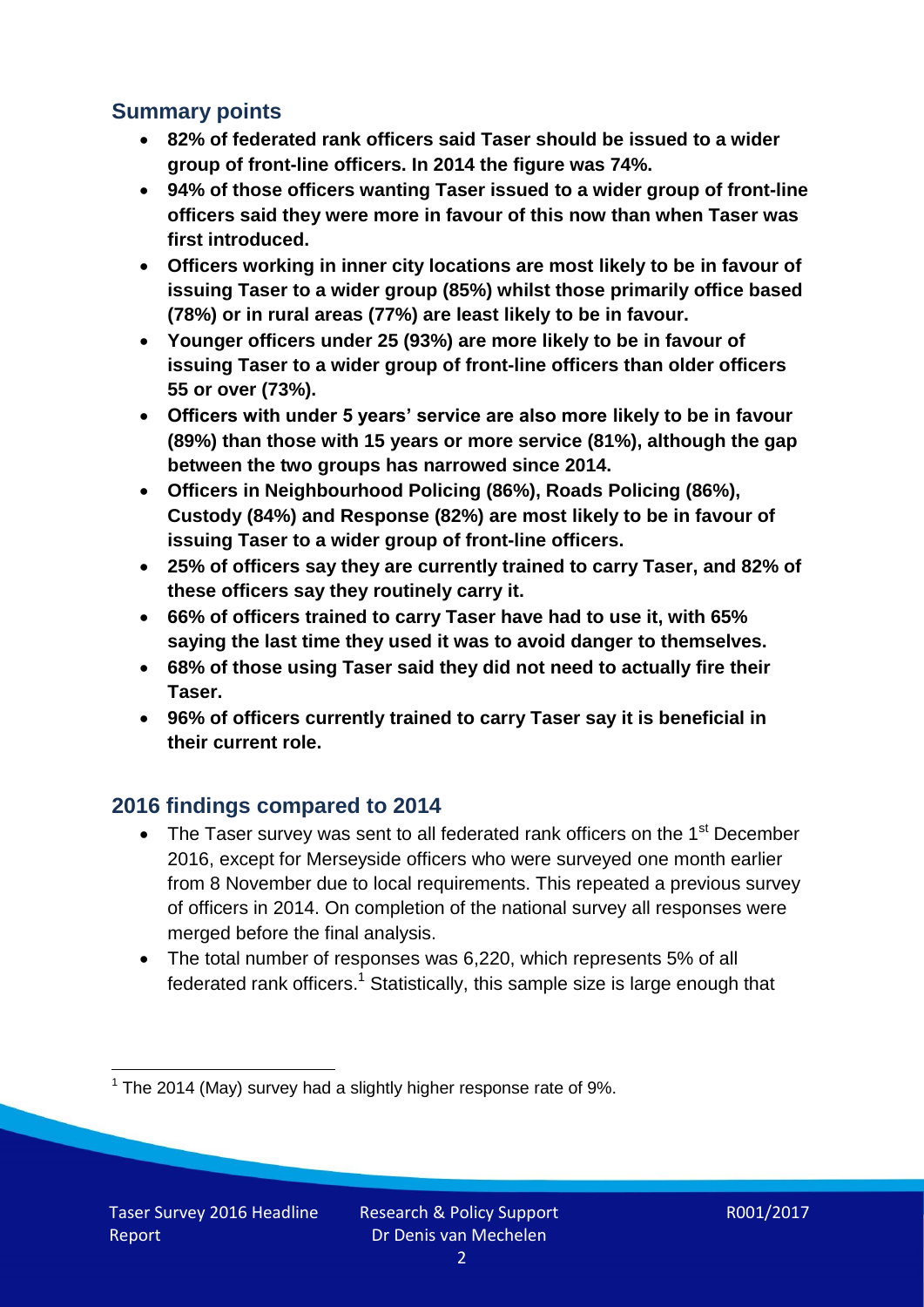percentages quoted can be considered to be accurate within the normal bounds of academic rigor. $2$ 

• The demographic composition of the sample was similar to last time, allowing direct comparisons.<sup>3</sup>

| 2014 | 2016 | Age   | 2014 |     | Length of      | 2014 | 2016 |  |
|------|------|-------|------|-----|----------------|------|------|--|
|      |      |       |      |     | <b>Service</b> |      |      |  |
| 82%  | 81%  | 18-34 | 38%  | 34% | Under 5        | 15%  | 20%  |  |
|      |      |       |      |     | vears          |      |      |  |
| 14%  | 15%  | 35-54 | 60%  | 65% | $5-10$ years*  | 30%  | 19%  |  |
| 4%   | 4%   | $55+$ | 1%   | 2%  | 10 years+      | 55%  | 62%  |  |
|      |      |       |      |     |                | 2016 |      |  |

Table 1: Demographic composition of 2014 and 2016 surveys (rounded figures)

*\*The difference here reflects a decline in numbers with 5-10 years' service. The Home Office figure for 2014 was 25% but only 18% in 2016.*

| <b>Ethnicity</b> | 2014 | 2016 | Gender | 2014 | 2016 |
|------------------|------|------|--------|------|------|
| White            | 97%  | 96%  | Male   | 83%  | 85%  |
| Non-white        | 3%   | 4%   | Female | 17%  | 15%  |

 When asked if Taser should be issued only to authorised firearms officers, to a further increased number of specially trained offices, or to a wider group of front-line officers, **82% said it should be issued to a wider group of front**line officers.<sup>4</sup> In 2014 the comparable figure was 74%, so there has been a

<sup>4</sup> Response to the following question:

<sup>-</sup> $2$  (Margin of error well below 2% at 95% confidence level (academic standards are 5% margin of error, with lower being better, and 95% confidence level).

 $3$  Given a lower response than in 2014 we considered weighting by force size to ensure that the survey was as representative of officers as possible. However, as in 2014 the survey responses appear fairly representative of the officer workforce (actual England and Wales force percentages in brackets\*) with the possible exception of gender, whereas in 2014 female officers are under-represented – constables 81% (79%), sergeants 15% (15%), inspecting ranks 4% (6%); 18-34 year olds 34% (27%), 35-54 year olds 65% (71%), aged 55+ 2% (2%); under 5 years' service 20% (14%), 5-10 years' 19% (18%), over 10 years' 62% (67%); BMEs 4% (6%); female officers 15% (28%).

The demographic characteristics of the current survey and the 2014 survey are very similar, especially after allowing for evitable demographic shifts over the last two years due to workforce changes (see table 1).

Assuming appropriate training is available, should Conducted Energy Devices (Taser) be issued only to authorised firearms officers, to a further increased number of specially trained officers, or to a wider group of front-line officers?

If the file had been weighted by force size this figure would still have been very similar at 84%.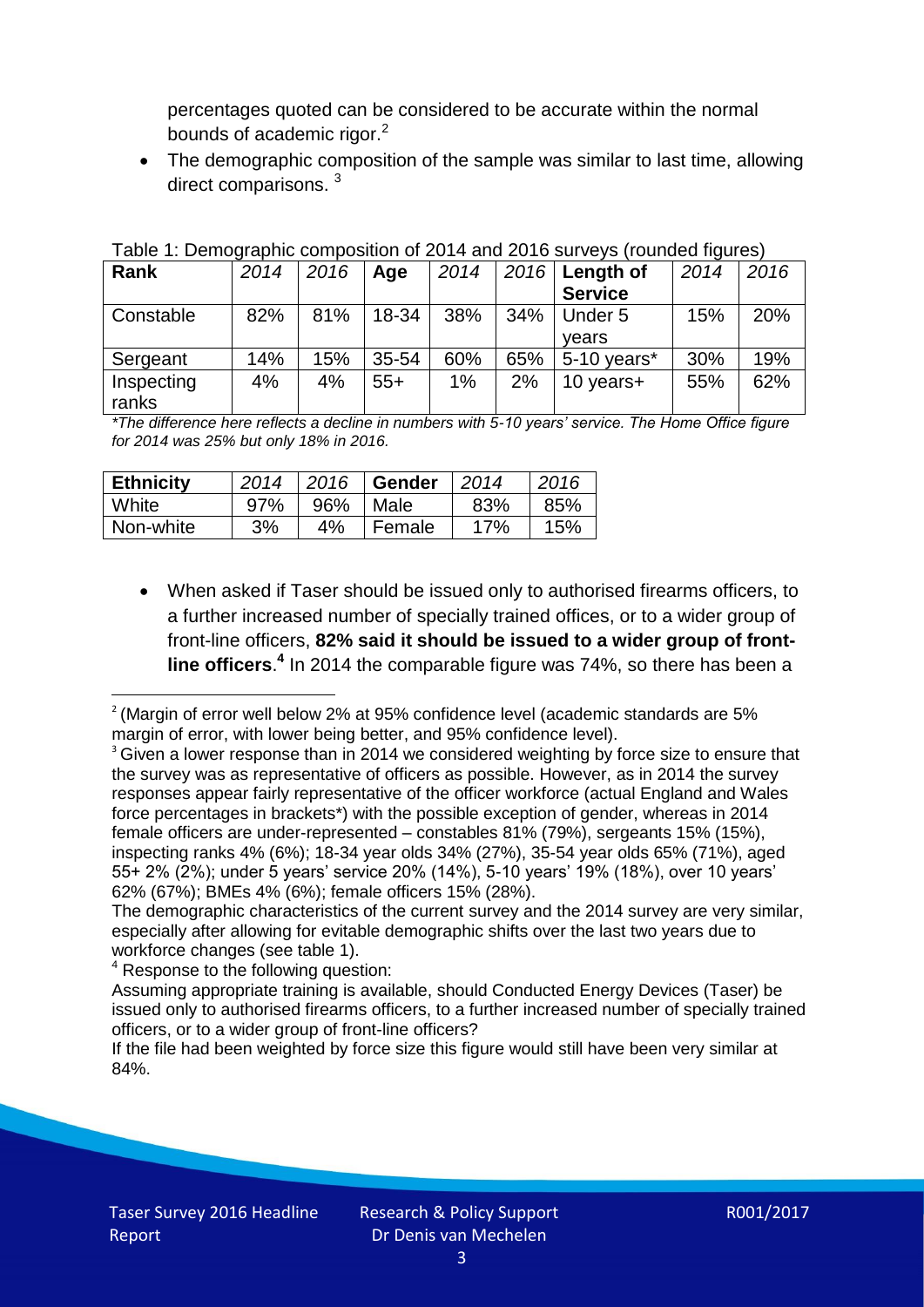noticeable increase in support for this option since then. Table 2 shows the breakdown by rank (2014 response in brackets).

- Of those wanting a wider group of front-line officers to be issued with Taser, about 94% now say they are more in favour of this option than when Taser was introduced (compared to 92% in 2014).
- Support for this wider roll-out option has increased among all ranks since 2014, but especially so among higher ranks.

|                         | Constable  | Sergeant  | Inspectors | Chief                  | All        |
|-------------------------|------------|-----------|------------|------------------------|------------|
|                         | $(N=4720)$ | $(N=892)$ | $(N=201)$  | Inspectors<br>$(N=42)$ | $(N=5942)$ |
| Only authorised         | $2\%$ (1)  | $0\%$ (2) | $2\%$ (1)  | $0\%$ (0)              | $1\%$ (2)  |
| firearms officers       |            |           |            |                        |            |
| A further increased     | 18% (24)   | 14% (23)  | 13% (26)   | 19% (28)               | 17% (24)   |
| number of specially     |            |           |            |                        |            |
| trained officers        |            |           |            |                        |            |
| A wider group of front- | 81% (74)   | 85% (75)  | 86% (73)   | 81% (72)               | 82% (74)   |
| line officers           |            |           |            |                        |            |
| $p$ -value = 0.04       |            |           |            |                        |            |

Table 2: Taser should be issued to:

 As in 2014 there continues to be a difference in response depending upon the type of area where officers regularly work. Those working in inner city areas are more likely to support issuing Taser to a wider group of front-line officers (85%) than those primarily office based (78%) or in rural areas (77%) (table 3). However, once again there has been increased support for wider roll-out among all groups since 2014, such that the gap between inner city and office based officers has narrowed from 17% to 7% now.

#### Table 3: Taser response by type of Area

|                                        | Inner city | Urban      | <b>Rural town</b> | Rural     | Primarily    |
|----------------------------------------|------------|------------|-------------------|-----------|--------------|
|                                        | $(N=1817)$ | $(N=1840)$ | $(N=682)$         | $(N=196)$ | office based |
|                                        |            |            |                   |           | $(N=516)$    |
| Only authorised                        | $1\%$ (2)  | $1\%$ (2)  | $1\%$ (2)         | $1\%$ (2) | $1\%$ (3)    |
| firearms officers                      |            |            |                   |           |              |
| A further increased                    | 14% (18)   | 17% (23)   | 20% (26)          | 22% (24)  | 21% (34)     |
| number of specially                    |            |            |                   |           |              |
| trained officers                       |            |            |                   |           |              |
| A wider group of front-                | 85% (80)   | 82% (75)   | 79% (72)          | 77% (75)  | 78% (63)     |
| line officers                          |            |            |                   |           |              |
| $\mathbf{1}$ $\mathbf{0}$ $\mathbf{0}$ |            |            |                   |           |              |

*p-value = 0.001*

Taser Survey 2016 Headline Report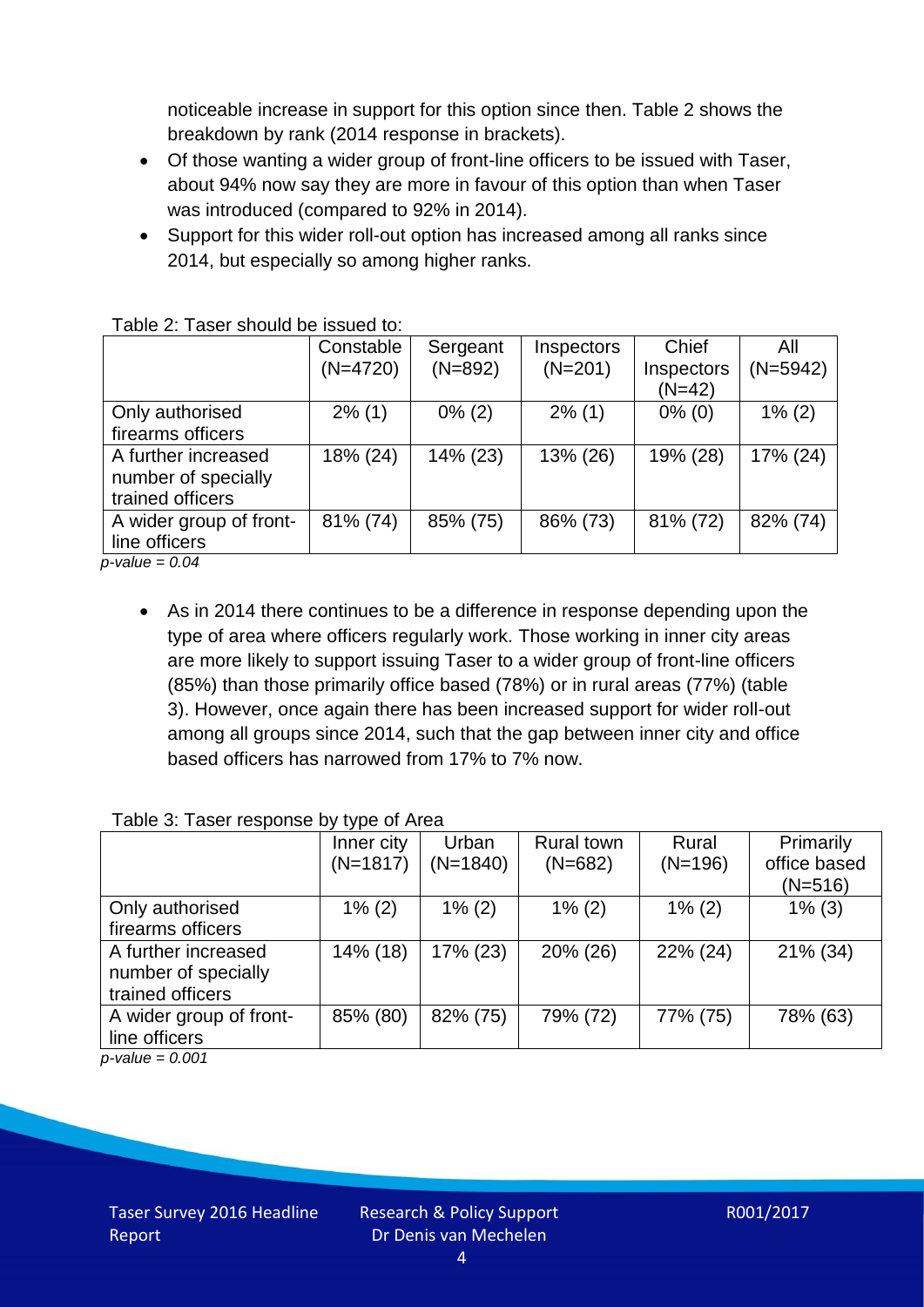Responses also vary by age (table 4) and length of service (table 5) with younger officers (93%) and those shorter in service (89%) still more likely to be in favour of issuing Taser to a wider group of front-line officers than those older (73%) and longer in service (81%). Although the gap between older and younger officers in favour of wider roll-out has been maintained at 20% since 2014, the gap has narrowed slightly in respect of length of service from 13% to 8%.

| $18 - 24$ | $25 - 34$  | $35 - 44$  | 45-54      | $55+$     |
|-----------|------------|------------|------------|-----------|
| (N=276)   | $(N=1683)$ | $(N=2128)$ | $(N=1618)$ | $(N=91)$  |
| $0\%$ (0) | $1\%$ (2)  | $1\%$ (2)  | $1\%$ (3)  | $4\%$ (5) |
|           |            |            |            |           |
| $7\%$ (9) | 16% (22)   | 18% (24)   | 19% (28)   | 23% (25)  |
|           |            |            |            |           |
|           |            |            |            |           |
| 93% (90)  | 84% (77)   | 82% (74)   | 80% (69)   | 73% (70)  |
|           |            |            |            |           |
|           |            |            |            |           |

*p-value = 0.001*

| Table 5: Taser response by length of service |  |
|----------------------------------------------|--|
|----------------------------------------------|--|

| 0-5 years   | 5-10 years  | $10 - 15$  | 15 years  |
|-------------|-------------|------------|-----------|
|             |             | years      | or more   |
|             |             | $(N=1508)$ | (N=2144)  |
| $1\%$ (1)   | $1\%$ (2)   | $1\%$ (2)  | $1\%$ (3) |
|             |             |            |           |
| $11\%$ (17) | $21\%$ (23) | 18% (24)   | 18% (28)  |
|             |             |            |           |
|             |             |            |           |
| 89% (82)    | 79% (75)    | 81% (74)   | 81% (69)  |
|             |             |            |           |
|             | $(N=1226)$  | $(N=1055)$ |           |

*p-value = 0.001*

• Since 2014 there have been some changes to the Home Office's official classification of police officer functions, which resulted in a change to some of the options provided to respondents in the 2016 survey. However where there has been a change, it is still possible to match 2014 roles to 2016 roles and table 6 reports the current role with the closest match to that role in 2014 (where applicable equivalent roles are in brackets). The table reports the response to the Taser question by officers' main role.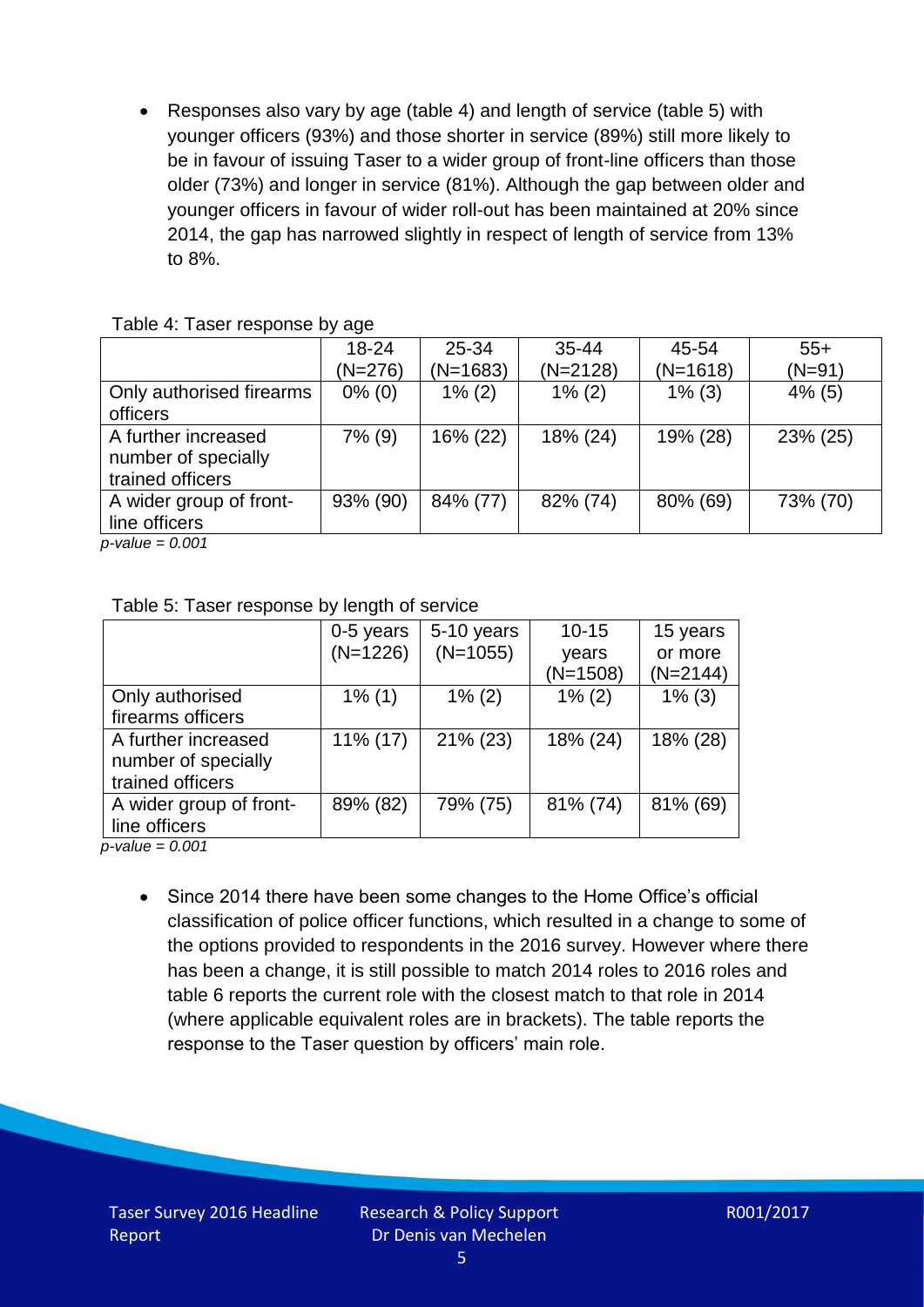As in 2014 officers in certain roles are more likely to favour extending the use of Taser to a wider group of front-line officers, but again the gap between roles in respect of this support is now far narrower than before. However, officers in response (82%), Neighbourhood Policing (86%), Road Policing (86%), Custody (84%), Investigations (79%) and Operational Support (78%) are still more likely to favour this option than those in Administrative Support (74%), Investigative Support (71%) and Training (69%).

|                               | $\mathsf{N}$ | Only       | A further | A wider group |
|-------------------------------|--------------|------------|-----------|---------------|
|                               |              | authorised | increased | of front-line |
|                               |              | firearms   | number of | officers      |
|                               |              | officers   | specially |               |
|                               |              |            | trained   |               |
|                               |              |            | officers  |               |
| Investigation (CID)           | 624          | 1% (5%)    | 20% (28)  | 79% (67)      |
| Investigation support         | 48           | $0\%$ (3)  | 29% (25)  | 71% (72)      |
| (CID operational              |              |            |           |               |
| support)                      |              |            |           |               |
| Custody                       | 104          | $0\%$ (2)  | 16% (25)  | 84% (73)      |
| Response                      | 2841         | $1\%$ (1)  | 17% (23)  | 82% (76)      |
| (Patrol/Specialist Patrol)    |              |            |           |               |
| Neighbourhood Policing        | 896          | $1\% (2)$  | 13% (19)  | 86% (79)      |
| (including community          |              |            |           |               |
| liaison)                      |              |            |           |               |
| Roads Policing                | 297          | $0\%$ (3)  | 14% (26)  | 86% (71)      |
| Training                      | 93           | $2\%$ (2)  | 29% (32)  | 69% (65)      |
| <b>Administrative Support</b> | 31           | 3% (1)     | 23% (31)  | 74% (68)      |
| (HQ/Admin.)                   |              |            |           |               |
| <b>Operational Support</b>    | 305          | $1\%$ (4)  | 20% (30)  | 78% (67)      |
| (Specialist Support)          |              |            |           |               |
| Intelligence*                 | 157          | $1\%$ (-)  | $18% (-)$ | $81\%$ (-)    |
| Central                       | 48           | $0\%$ (-)  | $13% (-)$ | $87%$ (-)     |
| <b>Communications Unit*</b>   |              |            |           |               |
| Criminal Justice*             | 11           | $0\%$ (-)  | $18% (-)$ | $82\%$ (-)    |
| National Policing*            | 29           | $0\%$ (-)  | $17%$ (-) | $83%$ (-)     |

*Equivalent roles in 2014 in brackets.*

*\* These roles were not included in the list of options in 2014.*

*p-value = 0.01*